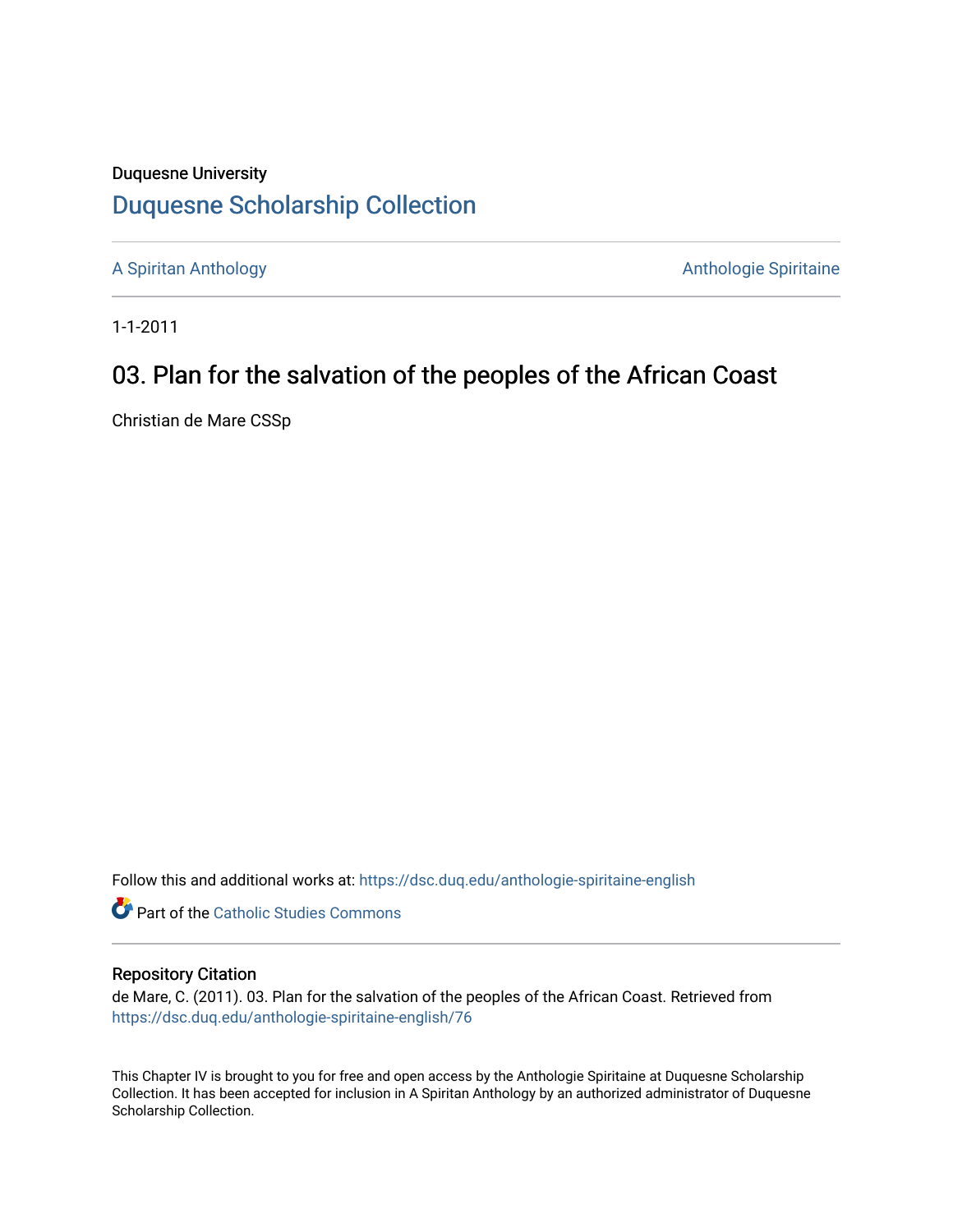## **Plan for the salvation of the peoples of the African Coast**

### *Submitted by Fr. Libermann to the Sacred Congregation for the Propagation ofthe Faith November 3'd, 1844<sup>1</sup>*

*Ihe first missionary expedition to West Africa (present-day Liberia and Ivory Coast) by the new Congregation resulted in a number of deaths; Libermann spoke of it as "the disaster of Guinea". Of the 14 missionaries joining Bishop Barron (of whom* 7 *priests and 3 brothers were sent by Libermann), only Fr. Bessieux and Brother 'Gregoire were able to continue their mission in Gabon. Because of this tragedy, Libermann felt the need to define in more detaJi the missionary strategy of the Congregation of the Holy Heart of Mary, hence this new plan sent to the Propaganda. It concerns the formation of a black clergy and laity to assist the European missionaries in their apostolic tasks.*

*November 3"t, 1844*

*Our recent sad experience of the bad climate in Africa, echoed by that of the French people in the new trading posts that have been set up on the African coast, shows clearly that the salvation ofthat area cannot be accomplished by sending European missionaries directly into such an unhealthy climate. Ihese valuable men would surely perish before they could achieve anything.* 

*In the light of this, I have been reflecting, in the presence of Our Lord, Jesus Christ, if there is not a more efficacious way of coming to the aid of these poor people. I believe I have now found a plan which would not be too difficult too realise; I am sending it to you for your advice and help and to see if you consider that it coula'be*

<sup>1</sup> N.D. VI, pp. 392-399.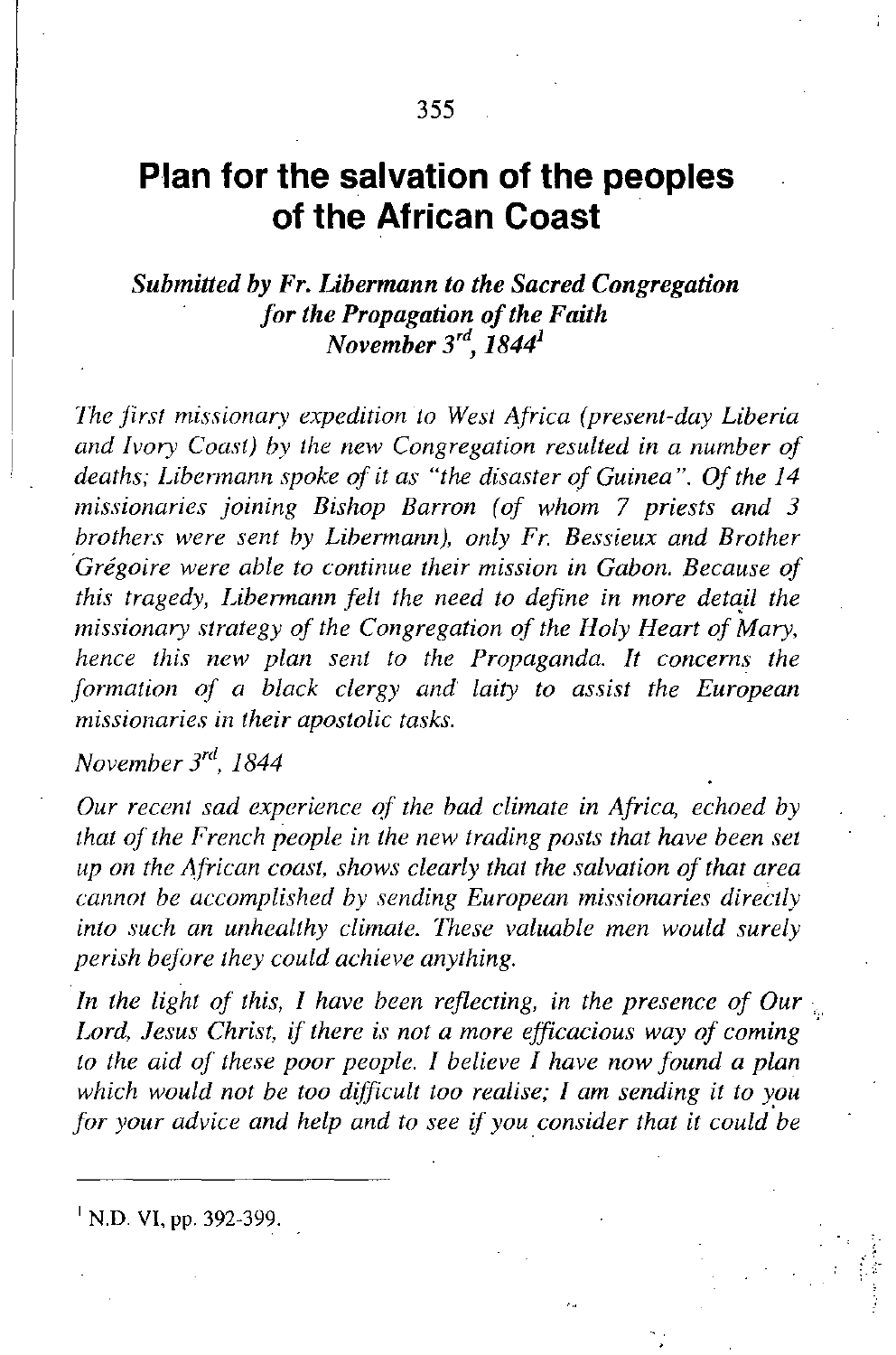*practical and useful for the glory of God. It consists in setting up an . '('institution where young black men from all countries could be r';,·* ,I' *received; they would be instructed in our religion and eventually sent back to their countries to spread the doctrine of truth and form their compatriots in the faith and the Christian way oflife.*

*While they are' given religious instruction. they could also be educated in those subjects which would be useful for theirfuture lire and contribute to the good they will accomplish. We would choose the more religious and capable amongst them for further studies with a view to eventual ordination to ,the priesthood. The rest would be taught agriculture and various other trades. On returning to their countries. they would enjoy considerable authority and respect among their compatriots. The priests could do much good work and would soon gain the confidence of the people from which they come themselves. They would not find it difficult to abolish their superstition and idolatry; they would be better placed than Europeans to destroy Islam in the many countries where it is to be found and to fight against Protestantism.* <sup>1</sup>

*Those who study agriculture and trades will be a great help to their compatriot priests in the spreading of the faith. They could also serve as catechists and teach the Gospel in those areas where the priests have not yet gone. thus preparing the way for future evangelisation when there would be more local priests. Once these men have returned to their own country after studies, they will inspire others to follow the same path of education, so the work would grow rapidly. To encourage and support these black priests and catechists in their work for the glory of God. some communities of European missionaries would be set up in places with a better climate, frof!l which they could work along the coast in the good season, visiting the recently erected churches and assisting the local priests with help and advice. Later on, when these missionaries have*

I It must be remembered that the first tentative steps towards religious dialogue only took place in the early years of the following century.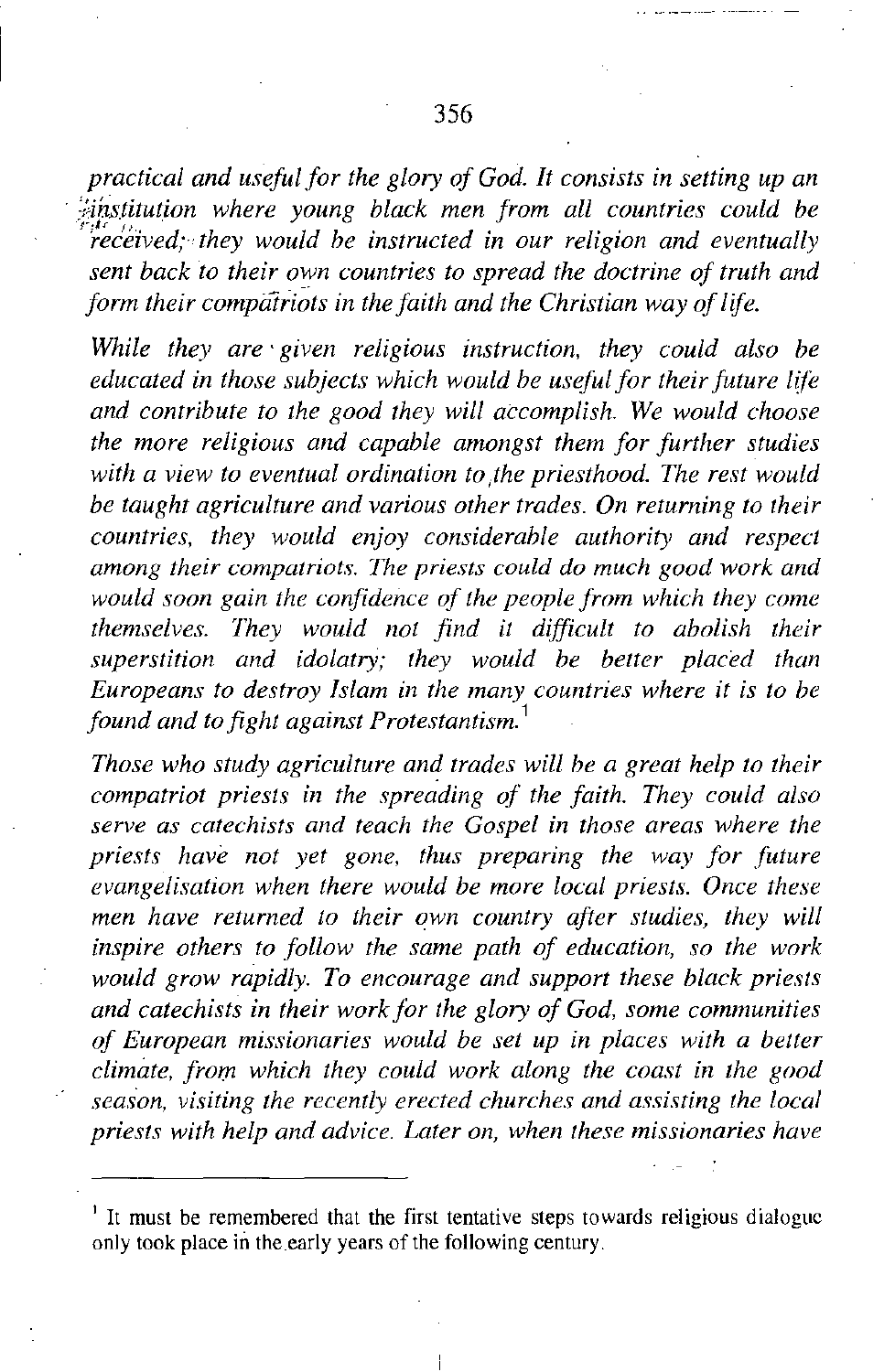*become more acclimatised and experienced, they could perhaps. by the grace of God, take on a more active role.* 

*If your Eminence is willing to accept the of this plan, in my opinion* we *should introduce it on as wide d scale as divine Providence will permit. We suggest that ourfi;d'idrget should be the Blacks of the Atrican coastline. In general, we would accept all Blacks. whatever country they come from. Ihose from Africa would be trained for agriculture and various trades, while th'qst'iif the*  $i$ *colonies* would normally pursue studies leading to ordination to the *priesthood; in the colonies, agriculture and trade skills would not be so useful for the good of distinction will be made as regards nationality; whether they come from French or English possessions, they will be received in the same way. The English and American possessions have a greater need of help than the French. (Moreover, in giving no special preference*  $\chi$ *<sup>5</sup>/any <i>country*, the *success of the project will be better assured and more widespread; we would not be completely subject to the whims of governments' whose attitudes to religion can change from time to time).*

*It seems to me, if the Holy Father and you are in agreement that the •only place to hase this work would he in Rome. My first reason would* be the nature of the work itself, and my second would concern *the resourcing of such a project:* 

*,I) The work itself*

*Being essentially an apostolic work, reaching out to all the peoples of the black race, there would be no better place for it than under the eyes of the Vicar of Jesus-Christ, who is responsible for the whole Church throughout the world. If it were placed in a particular diocese, if would imply, in a manner of speaking, the alienation of the rights ot the universal Pontiff, who has been appointed to r€lgn over the whole Church. It would also mean that we would have to limit ourselves to taking students only from the possessions of the particular country where the diocese was located. Ifit were set ufi in a French territory, the jealously of the English would He dn'*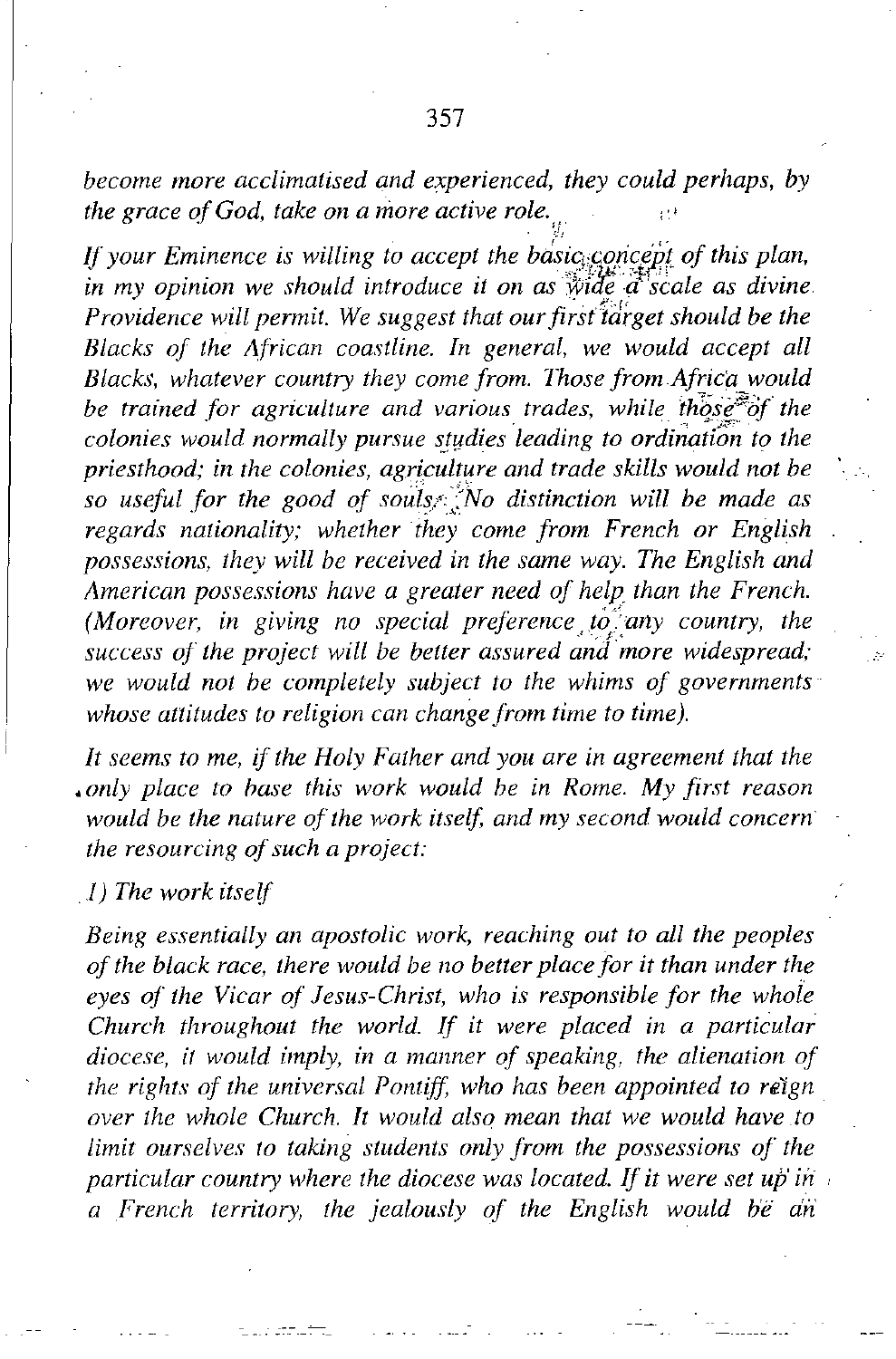*insurmountable obstacle for the inclusion of the Blacks from English areas, and the reverse would be true if an English region were chosen. Ifthe location was neither French nor English, the problems would be the same or even worse, but in Rome, the difficulties could be overcome. An establishment in one country would leave us at the mercy of a capricious government and greatly interfere with the good that could be done.*

*In Rome, the work could be directed and supervised by the Congregation ofthe Propaganda, and your Eminence would be able to place the subjects, at the end oftheir period of training, where the need was greatest. Supervision by the Propaganda would ensure that the operation would be infinitely more profitable for the good ofthe Church.*

*The Roman climate would be the most suitable in Europe for the health of the young blacks. 1hey could not live in England, or most of France, because of the cold. The only other possibility would be Africa or the West Indies. But the corruption in those countries would place the whole scheme at risk, and the objections mentioned above would be even stronger for the West Indies because of the despotic governors who are in charge ofthose countries. Finally, the difficulties offinancing the programme, of which I will talk below, would become impossible if the work were placed in any of those countries.*

#### *2) The resourcing of the programme*

I I I

勝

i

*T.he upkeep of the Centre, if placed in Rome, would not pose any serious problems, whereas elsewhere, it would be much more difficult, especially if the enterprise begins to grow. Although we trust totally in divine Providence, which will never let us down if this .work is what God wants, we must nevertheless take all necessary steps, to ensure our subsistence by ordinary means. The principle method that we envisage is to acquire sufficient land that can be cultivated by the young Blacks who are learning agriculture; more than one third of the total number will have agriculture for their*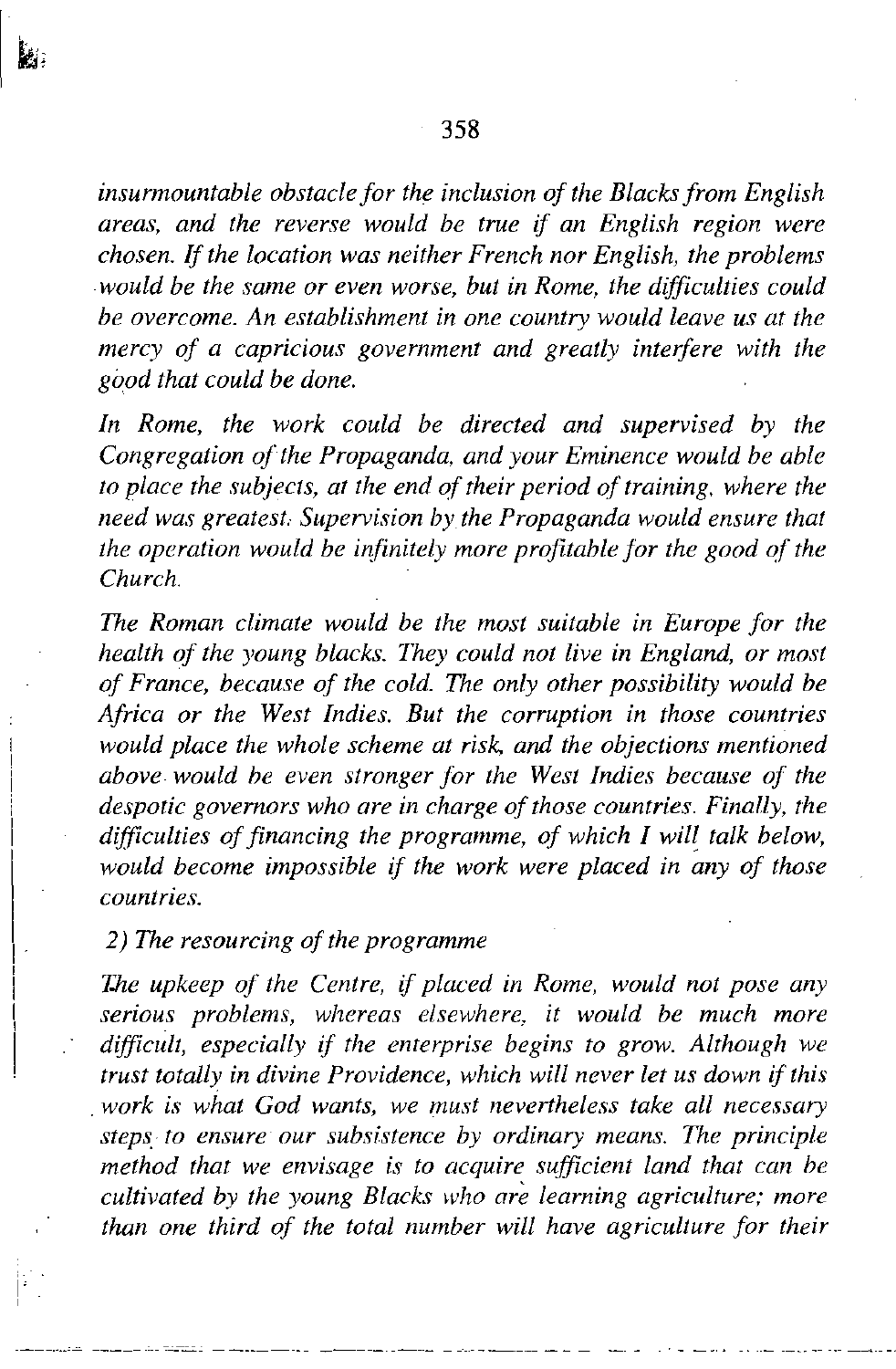*speciality. From that point of view, nowhere would be more suitable than Rome. In France, 50 acres of land would cost at least 140,000 francs, whereas in Rome, we could buy the same amount for less than 40,000. There* is *a lot of fallow land in the countryside surrounding Rome that could be bought for avery good price. If the Holy Father were in agreement with our plans and would give us a certain amount of land to cultivate, it would be even better; we could then use the money at our disposal to build a solid base from the start.* <sup>1</sup>

<sup>1</sup> *"If we have same land* that *we can cultivate,* I *am canvinced* that it *would be sufficient for the establishment. The Blacks are used* to *food* that *is ordinary, but we could feed them very well.* I *have consulted men who are experienced in these things and they agree that this plan would assure subsistence. To appreciate the truth of what I am proposing, one only has* to *look at the situation in France where farmers rent land where the fertility is very inferior* to *that surrounding Rome. They pay* a *high rent and they have a large number of workers* to *feed for half Of the year, as well as paying them a daily wage. The workers are able* to *live on their salary, along with their wives and children. If the foundation is run in this the income would grow with the increase in numbers, for as the number of Blocks increases, the number of labourers would be augmented proportionately.*

*I hope* to *be able* to *raise 1,000 froncs in advance* to *provide for the first botch of cferics. Those learning trades would be almost able* to *support themselves through the fruits of their work. The brothers who will run the workshops and the agricultural side would earn more than they spend.*

*Later on, when the work has proved its worth, the Governments would pay for the keep of* a *certain Qumber of children they would send us for training. Also, if your Eminence finds that our project* is *useful for the glory of God and the salvation of souls, perhaps the Congregation for the Propagation of the Faith would be able* to *give* us *financial help as the need arises.*

*Finally,* I *could use the money given by those priests who come* to *help this mission. At present, we have sufficient money* **to** *survive and* **to** *meet our most pressing needs.* I *am ready* to *make all possible sacrifices for the support of this work because* I *am convinced that the salvation of the peoples of the African coasts depends upon it".*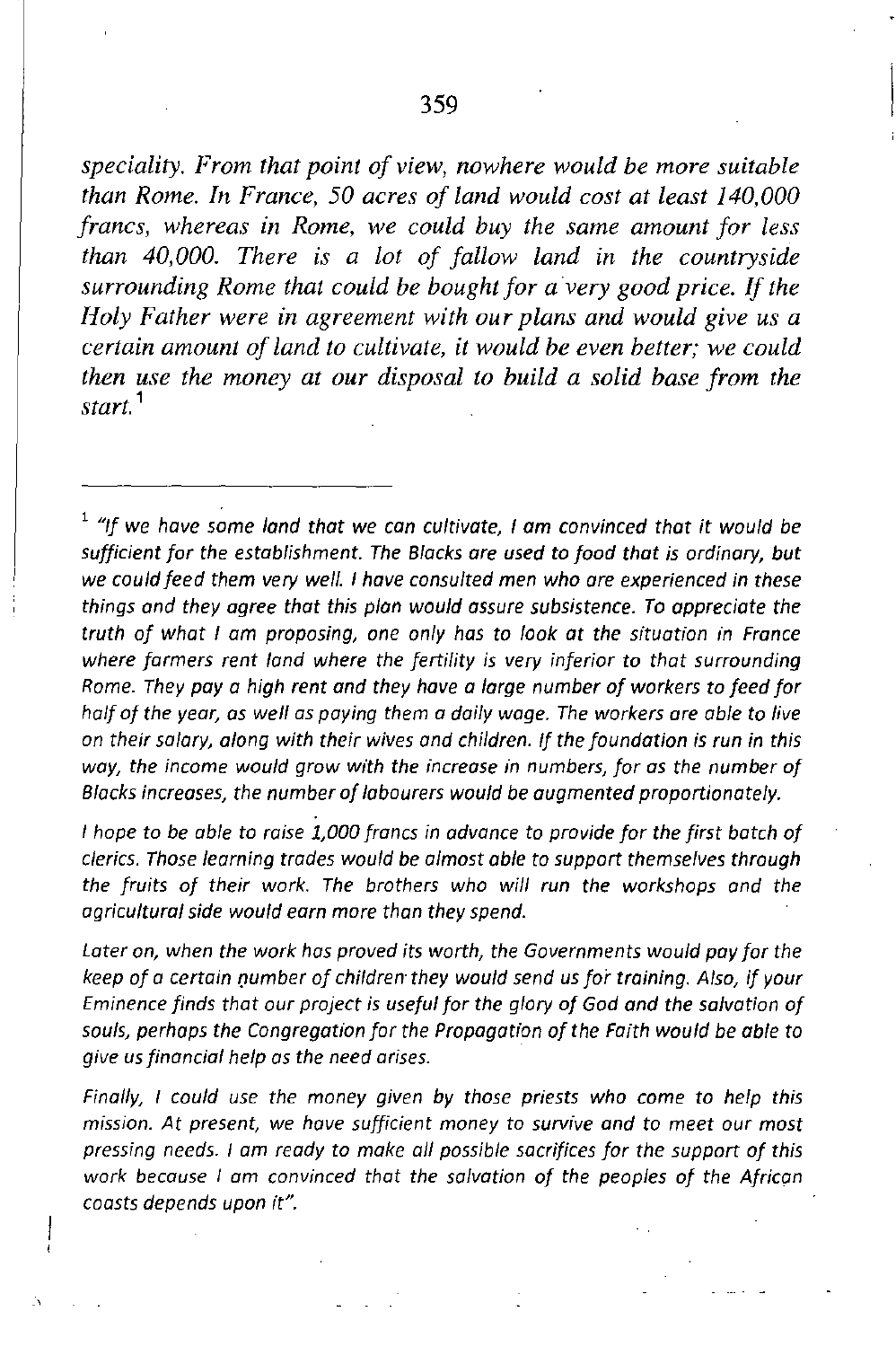*Secondly, if the establishment is situated in Rome, we would benefit from the offerings of foreign visitors who go there in such large numbers. /n France, the generosity of the faithful is rather to diocesan projects, and this is encouraged by the secular priests.*

*There is one remaining question to be considered: the transportation ofthese black children. There'are three stages to be looked at:*

*What steps should be taken to recruit these children?*

*To begin with, we would only have a small number, but during their treks along the coast in the good season, our missionaries would recruit as many young blacks as they could. /1' the European merchants on the coast come to appreciate the value or the scheme, there will be good results from the start. There are other measures that could be useful. Ihrough the friends* / *have in the principle ports of France,* / *would get merchants and ships' captains to bring me . some children. Amongst them, there are some religious men who would consider it an honour to participate' in such a praiseworthy undertaking. We would be able to pay for their expenses.* / *am also in touch with a Congregation of sisters who have had considerable success in Senegal and other African colonies;* / *am sure they would fully cooperate in this service for the Church ofGod and these poor souls.* / *shall also make contact with a tra'ding company which is planning to set up a scheme for the exploitation of the resources or Gabon; they are also hoping that it will be colonised. Once we have made our contribution to the development or the country, we will find favour with the various governments and they will probably send us children themselves... Finally, we must put ourselves completely into the hands of God, who will surely make things favourable for our plans and suggest other means to us as we advance along the road.*

*Ihe transportation of these children to the place where the establishment will be located.*

*We have two small boats at our disposal and* / *would be willing to make them available for this operation if they are of use. Otherwise,*

 $\mathbf{I}$